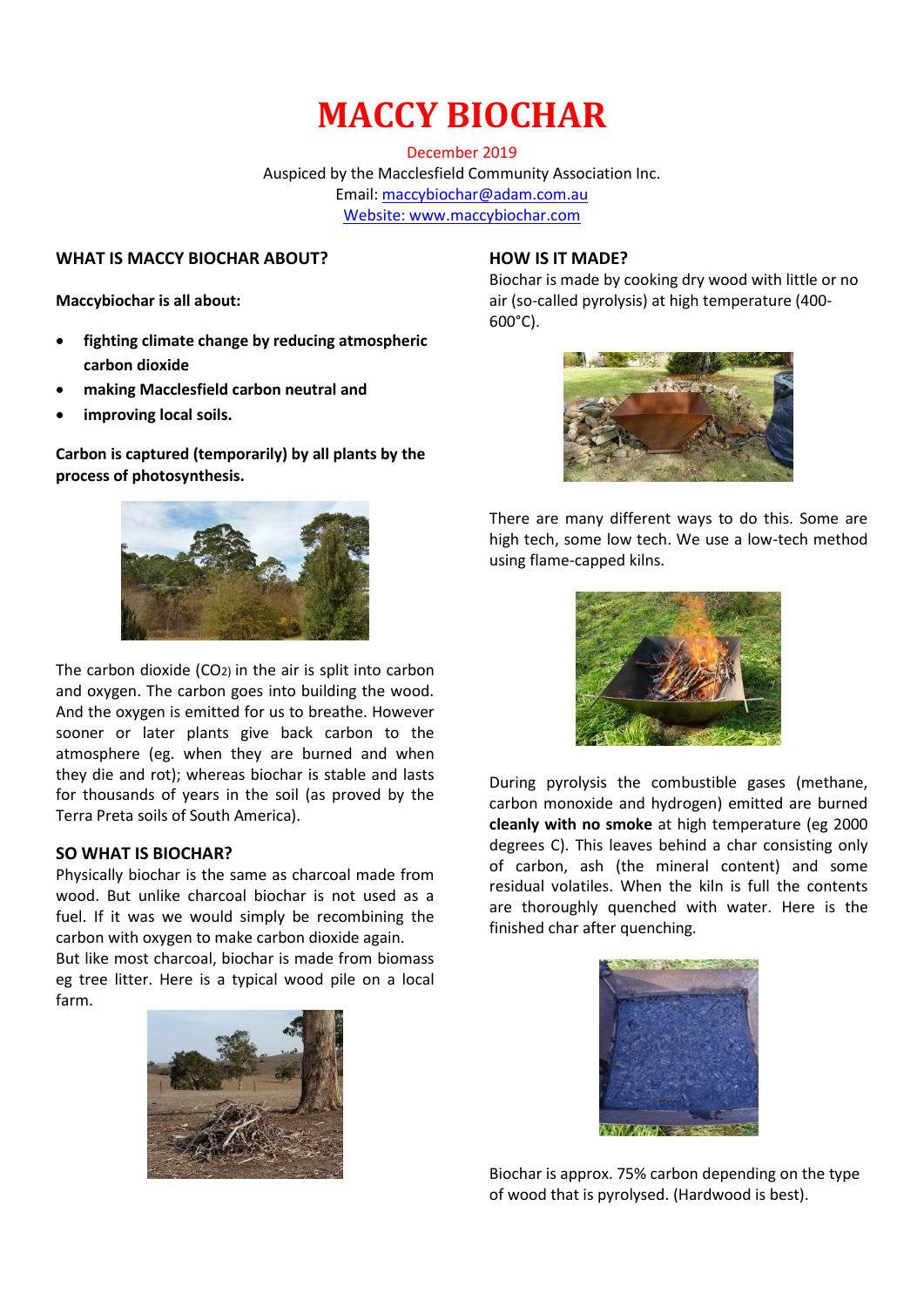December 2019



And here is the finished char after bagging.

## **HOW DOES BIOCHAR REDUCE GREENHOUSE GASES?**

Each Carbon molecule captured has diverted one molecule of CO2 from the atmosphere. Because of the atomic structure of CO2 this means that each mass unit of Carbon captured has diverted just over 3½ mass units of CO2.

(Atomic weights:  $C = 12$ ;  $O = 16$ ; So  $CO<sub>2</sub> = 44$ ; So 12 units of C divert 44 units of CO2. So 1 unit of C diverts 3.66 units of CO2.)

#### **So 1 tonne of carbon diverts 3.66 tonnes of CO2.**

And because we can easily measure the carbon content of the biochar  $(75 - 80%)$  then we can calculate how much CO2 each tonne of biochar has diverted from the atmosphere. **Typically 1 tonne of biochar diverts 2½ tonnes of CO2.**

### **HOW DOES THIS HELP MAKE MACCY CARBON NEUTRAL?**

If we know how much electricity a household has purchased from the grid then we can calculate how much CO2 they have effectively generated. Then we can allocate some of the CO2 we have diverted to that household to help them become carbon neutral.

## **HOW DOES BIOCHAR HELP THE SOIL?**

Biochar holds about 3 times its own weight of water. So when mixed into the soil in small proportions (1- 5%) moisture and nutrients are held and encourage growth of microfungi and other living organisms. This helps to improve plant yields; reduce water consumption; and reduce the need for inorganic fertilisers.

### **OTHER BENEFITS OF BIOCHAR**

Biochar has become very prominent in recent years; the advantage of its production is widely recognised as a way to capture carbon (as mentioned previously); and the end product is quickly becoming accepted as having many environmental benefits, including pasture improvement in agriculture, feed supplement in livestock; which will also help to reduce the greenhouse gas emissions from meat production; soil improvement for home and commercial gardeners; water filtering; and as an odour absorbing product both for domestic and commercial composting.

#### **WHAT HAVE WE DONE SO FAR?**

A steering committee was formed at a public meeting in January this year to drive the project in Macclesfield. The committee has:

- undertaken extensive community consultation;
- made a presentation to the Mount Barker Council;
- held an Open Day to demonstrate the operation of the kilns;
- obtained an interim collection & operating site;
- made 1720 litres of biochar resulting in a net capture of 1.38 tonnes of CO2;
- set up a website at www.maccybiochar.com;
- exhibited our product at the Macclesfield Strawberry Fete;
- produced our first cubic metre of biochar for sale.



Here is Greg Marlu at our 2019 Open Day firing up the first of 2 kilns.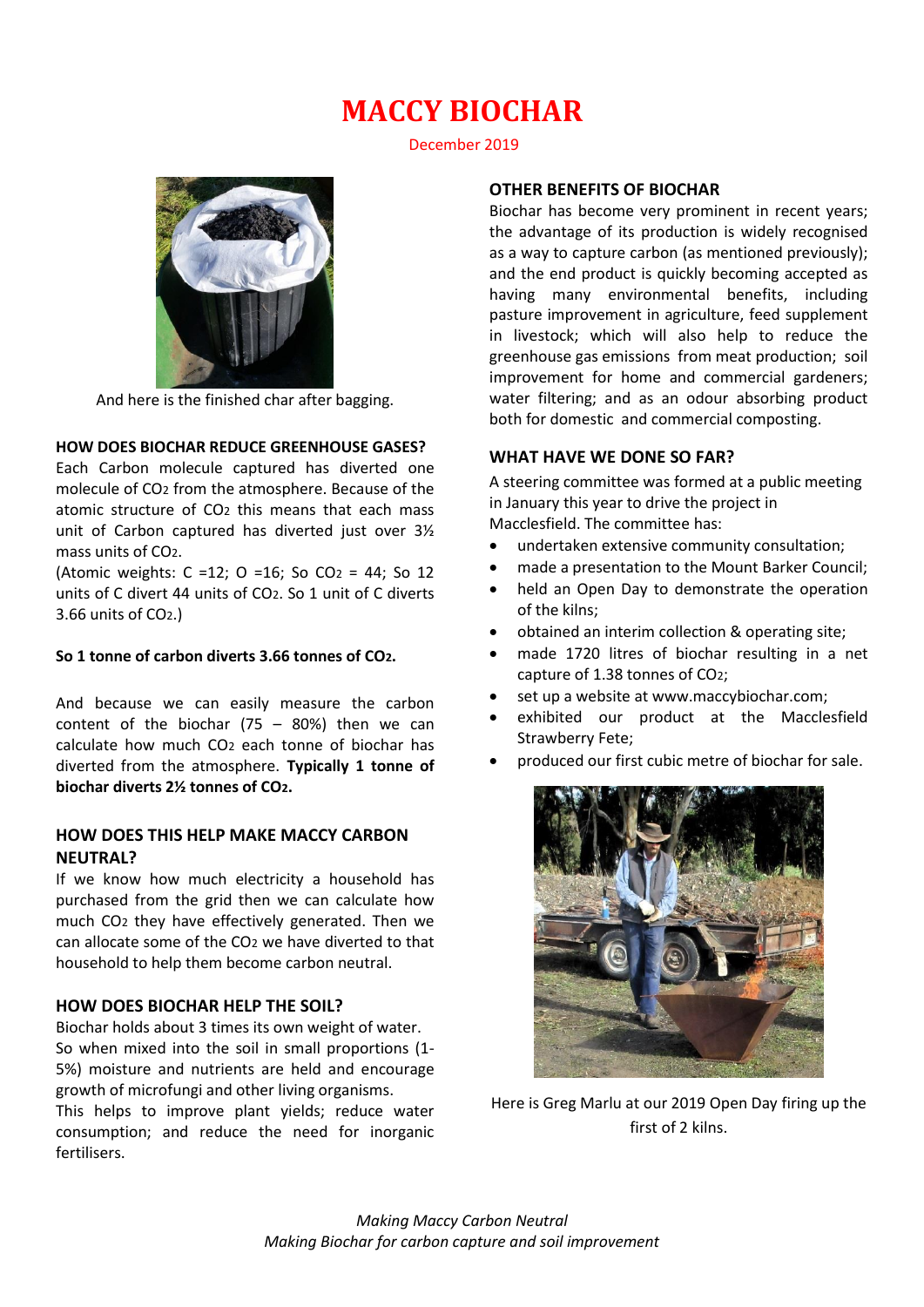December 2019



Our first bulk bag of biochar for sale.

 We have also received a \$2000 Community Grant to assist us in purchasing a larger kiln, and have placed an Order with a local fabricator to do that.

Below is a summary of our modest, but significant, achievement over our first season:

| <b>SCOREBOARD</b>        |                  |             |
|--------------------------|------------------|-------------|
| <b>DATE</b>              | 15/11/2019 Units |             |
| <b>BIOCHAR PRODUCED</b>  |                  | 1720 Litres |
| <b>CARBON CAPTURED</b>   | 389 Kg           |             |
| <b>NET CO2 CAPTURED</b>  | 1387 Kg          |             |
| <b>TOTAL KWHR OFFSET</b> |                  | 2719 KWHr   |
|                          |                  |             |



Our stall at the Strawberry Fete.

## **WHAT DO WE WANT?**

We want to encourage the local community and others in nearby towns to bring their tree litter to us so that we can keep making biochar and create more carbon offsets.

We want to keep accurate and credible records that will enable Macclesfield to be recognised as carbon neutral.

We want to support the District Council of Mount Barker in its endeavours to achieve carbon neutrality.

We want to co-operate with local landcare and bushcare groups on their tree planting programs and in assisting landowners to capture carbon with biochar.

We want to establish a credible reputation as a supplier of bulk biochar for agricultural and industrial applications.

We want this project to inspire others to do likewise and start a nation-wide effort to fight climate change with local action.

We also want to help politicians to better understand what they can do to fight climate change. Eg. Enact legislation to enforce transparency of CO<sub>2</sub> emissions by towns, regions etc.

## **BIOCHAR INDUSTRY EVENTS**

**Two well-attended local events on biochar showed that smart businesses are well aware of the advantages that can be gained from using biochar in agriculture and viticulture.**

#### **BIOCHAR - SMART AGRICULTURE - WORKSHOP:**

On 29 August 2019 three of our members attended this workshop at Hindmarsh Valley Hall, Hindmarsh Tiers Road. 10 am to 3pm. This workshop was supported by Dairy Industry Fund; Australia & New Zealand Biochar Initiative; and Climate & Agricultural Support Pty Ltd. It featured presentations by Professor Stephen Joseph and Melissa Rebbeck.

#### **TEMPLE BRUER WINERY CONFERENCE**

On 8 October 2019 **Temple Bruer winery at Milang** 

*Making Maccy Carbon Neutral Making Biochar for carbon capture and soil improvement*